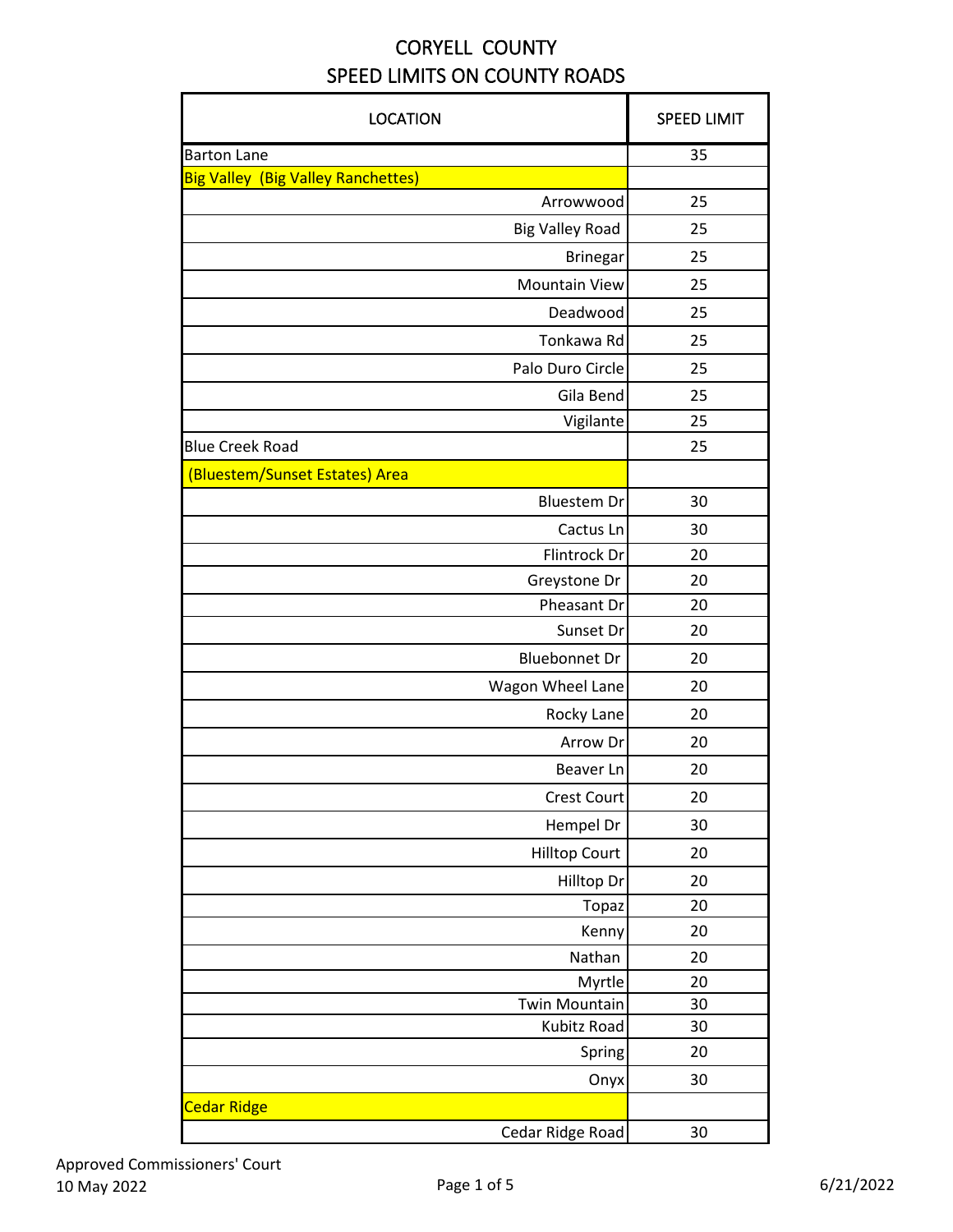| <b>LOCATION</b>                                                         | <b>SPEED LIMIT</b> |
|-------------------------------------------------------------------------|--------------------|
| Boulder Rd                                                              | 30                 |
| Cedar Circle                                                            | 30                 |
| Greenwood Circle                                                        | 30                 |
| Pebble Lane                                                             | 30                 |
| Rocky Rd                                                                | 30                 |
| Canyon Dr                                                               | 30                 |
| Cedar Mountain Rd                                                       | 40                 |
| Homestead Dr                                                            | 30                 |
| Lutheran Church from City Limits to Moseley Rd                          | 35                 |
| Windy Lane                                                              | 30                 |
| Deer Ridge Rd                                                           | 30                 |
| <b>CR 133</b>                                                           | 40                 |
| CR 142 - FROM FM 116 2.4 MILES                                          | 30                 |
| <b>CR 150</b>                                                           | 30                 |
| CR 176                                                                  | 40                 |
| CR 238 and CR 236 - 1,500 feet from T-intersection of CR 236            |                    |
| in 3 directions, lower speed limit to 30 mph                            | 30                 |
| <b>CR 238</b>                                                           | 45                 |
| <b>CR 245</b>                                                           | 45                 |
| <b>CR 262</b>                                                           | 35                 |
| <b>CR 267</b>                                                           | 40                 |
| <b>CR 268</b>                                                           | 40                 |
| CR 269 - from the intersection of CR 272 down CR 269 for 2.65<br>miles  | 35                 |
| <b>CR 274</b>                                                           | 45                 |
| CR 303 (section starting 1/2 mile before the city limits of<br>Oglesby) | 30                 |
| CR 315 - from intersection of FM 107 down CR 315 1 mile                 | 35                 |
| CR317                                                                   | 30                 |
| <b>CR 318</b>                                                           | 30                 |
| CR 321                                                                  | 35                 |
| <b>CR 329</b>                                                           | 15                 |
| <b>CR 334</b>                                                           | 35                 |
| <b>CR 338</b>                                                           | 30                 |
| CR 339                                                                  | 30                 |
| <b>CR 345</b>                                                           | 25                 |
| Dove Lane                                                               | 30                 |
| Fort Panic Rd                                                           | 30                 |
| <b>Sierra Vista/Hines Ranches</b>                                       |                    |
| Bueno Ln                                                                | 30                 |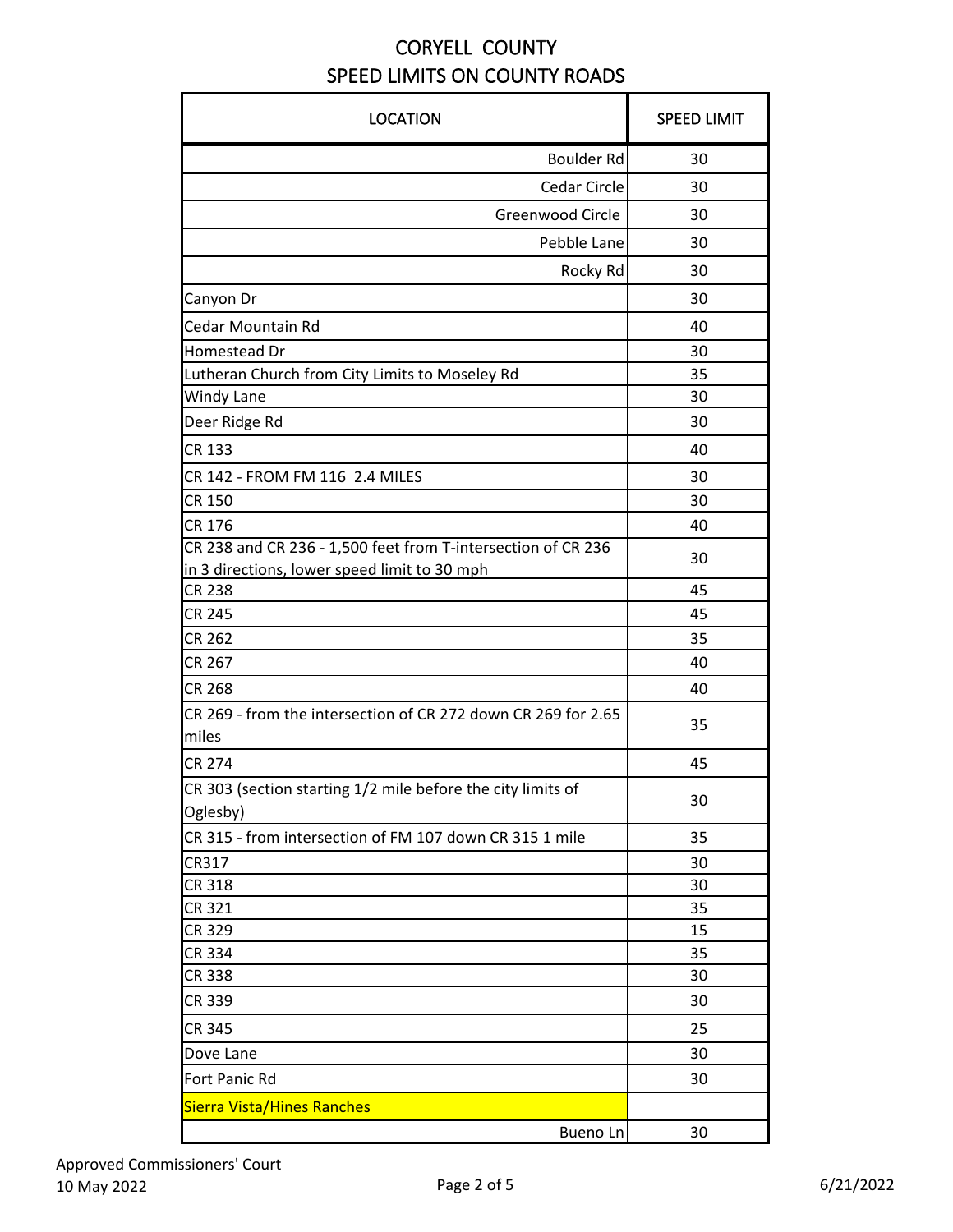| <b>LOCATION</b>                                                  | <b>SPEED LIMIT</b> |
|------------------------------------------------------------------|--------------------|
| Shell Mt D<br>(Continued Sierra Vista)                           | 30                 |
| Circle Drive S.                                                  | 30                 |
| Circle Drive N                                                   | 30                 |
| Doras Ln                                                         | 30                 |
| Hard Bargain Dr                                                  | 30                 |
| High Mesa Dr                                                     | 30                 |
| Linda's Lane                                                     | 30                 |
| Skyline Circle                                                   | 30                 |
| Harvey's Valley Rd                                               | 30                 |
| <b>Holman Circle</b>                                             | 30                 |
| Longview Circle                                                  | 30                 |
| Los Indios Dr                                                    | 30                 |
| <b>Mountain Dew Drive</b>                                        | 30                 |
| <b>Short Circuit Rd</b>                                          | 30                 |
| Sierra Vista Road                                                | 30                 |
| Spotted Fawn Dr                                                  | 30                 |
| Vista Circle                                                     | 30                 |
| Wood Glen Dr                                                     | 30                 |
| Leisure Acres Rd                                                 | 35                 |
| Lutheran Church Rd                                               | 45                 |
| Oak Springs Rd                                                   | 40                 |
| Old Fort Gates Rd                                                | 30                 |
| Old Georgetown                                                   | 45                 |
| Old Osage Road                                                   | 30                 |
| Perryman Creek Rd                                                | 35                 |
| <b>River Road</b>                                                | 30                 |
| Straws ivilii kd (section from city limits of Gatesville to Leon | 30                 |
| River low water crossing)<br><b>Summers Rd</b>                   | 30                 |
| <b>Whispering Oaks</b>                                           |                    |
| <b>Whispering Avenue</b>                                         | 20                 |
| <b>Rustling Circle</b>                                           | 20                 |
| <b>Rustling Avenue</b>                                           | 20                 |
| Lonesome Oaks Dr                                                 | 30                 |
| <b>Whispering Oaks Drive</b>                                     | 30                 |
| <b>Willow Loop</b>                                               |                    |
| Poplar Dr                                                        | 30                 |
| Mulberry Dr                                                      | 30                 |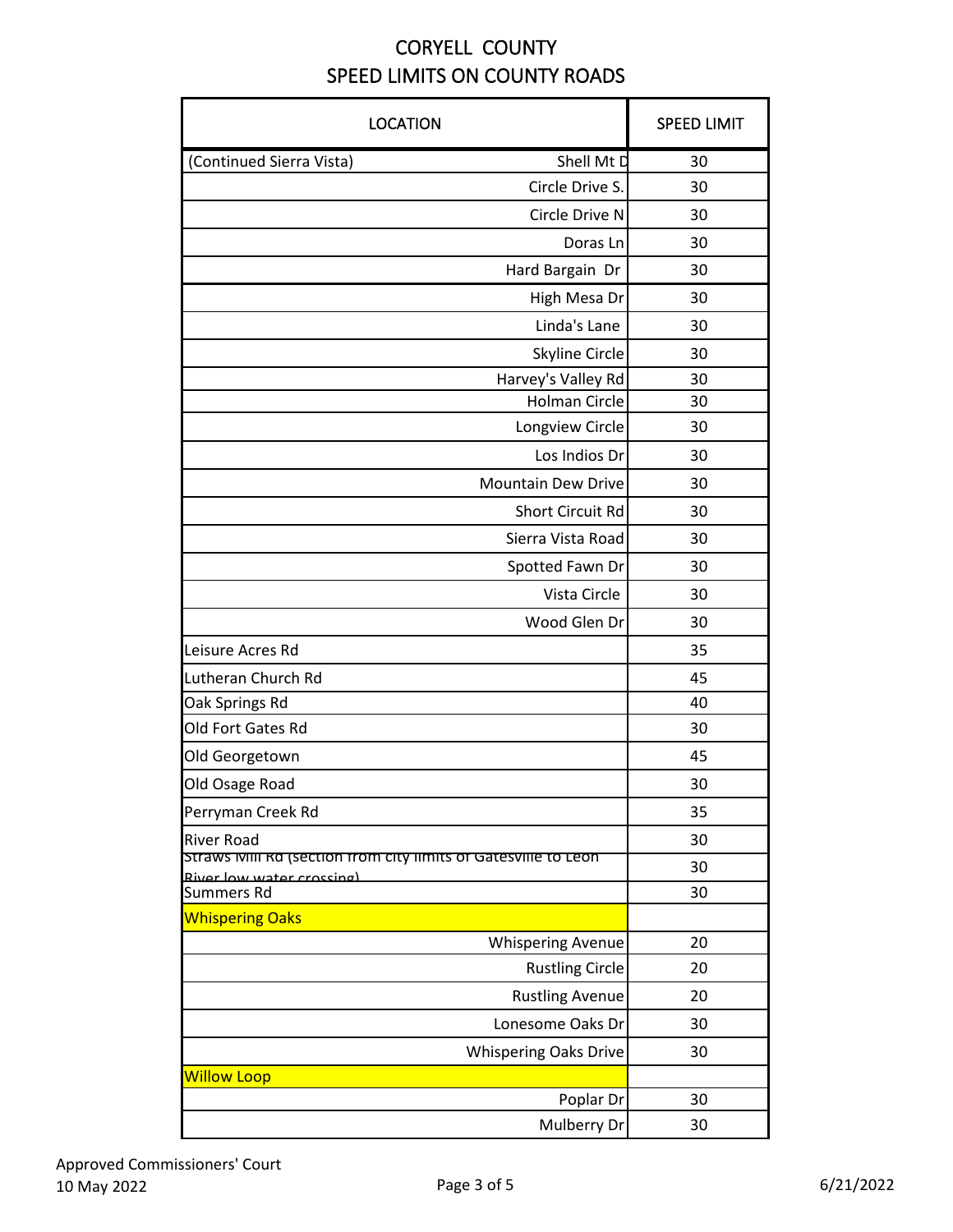| <b>LOCATION</b>                         | <b>SPEED LIMIT</b> |
|-----------------------------------------|--------------------|
| <b>Connell St</b>                       | 30                 |
| Pine Cir                                | 30                 |
| Mimosa Dr                               | 30                 |
| Willow Loop                             | 30                 |
| <b>Thomas St</b>                        | 20                 |
| Gaylon Dr                               | 20                 |
| Coleton Dr                              | 20                 |
| Duncan Rd                               | 40                 |
| <b>River Oaks</b>                       |                    |
| <b>Liberty Street</b>                   | 30                 |
| Centennial St                           | 30                 |
| Thompson St                             | 30                 |
| River Oaks Dr                           | 30                 |
| Virginia Dr                             | 30                 |
| Fowler St                               | 30                 |
| Woodson St                              | 30                 |
| Gates Dr                                | 30                 |
| Moccasin Bend (From 2412 to Leon River) | 35                 |
| Oak Ridge                               | 30                 |
| Western Ridge                           | 30                 |
| Rainer Rd                               | 30                 |
| Reno                                    | 30                 |
| (Rolling Hills/Forest Hills Area)       |                    |
| Skyline Dr                              | 30                 |
| Susan St                                | 30                 |
| Barbara St                              | 30                 |
| Jerry St                                | 30                 |
| Robert St                               | 30                 |
| Rolling Hills Rd                        | 30                 |
| <b>Star Lane</b>                        | 40                 |
| <b>Winter Road</b>                      | 30                 |
| Old Pidcoke Rd                          | 30                 |
| King Ranch Rd                           | 30                 |
| King Country Rd                         | 30                 |
| Julia Dr                                | 30                 |
| Herell                                  | 30                 |
| Chicktown Road                          | 35                 |
| <b>Bea Powell</b>                       | 30                 |